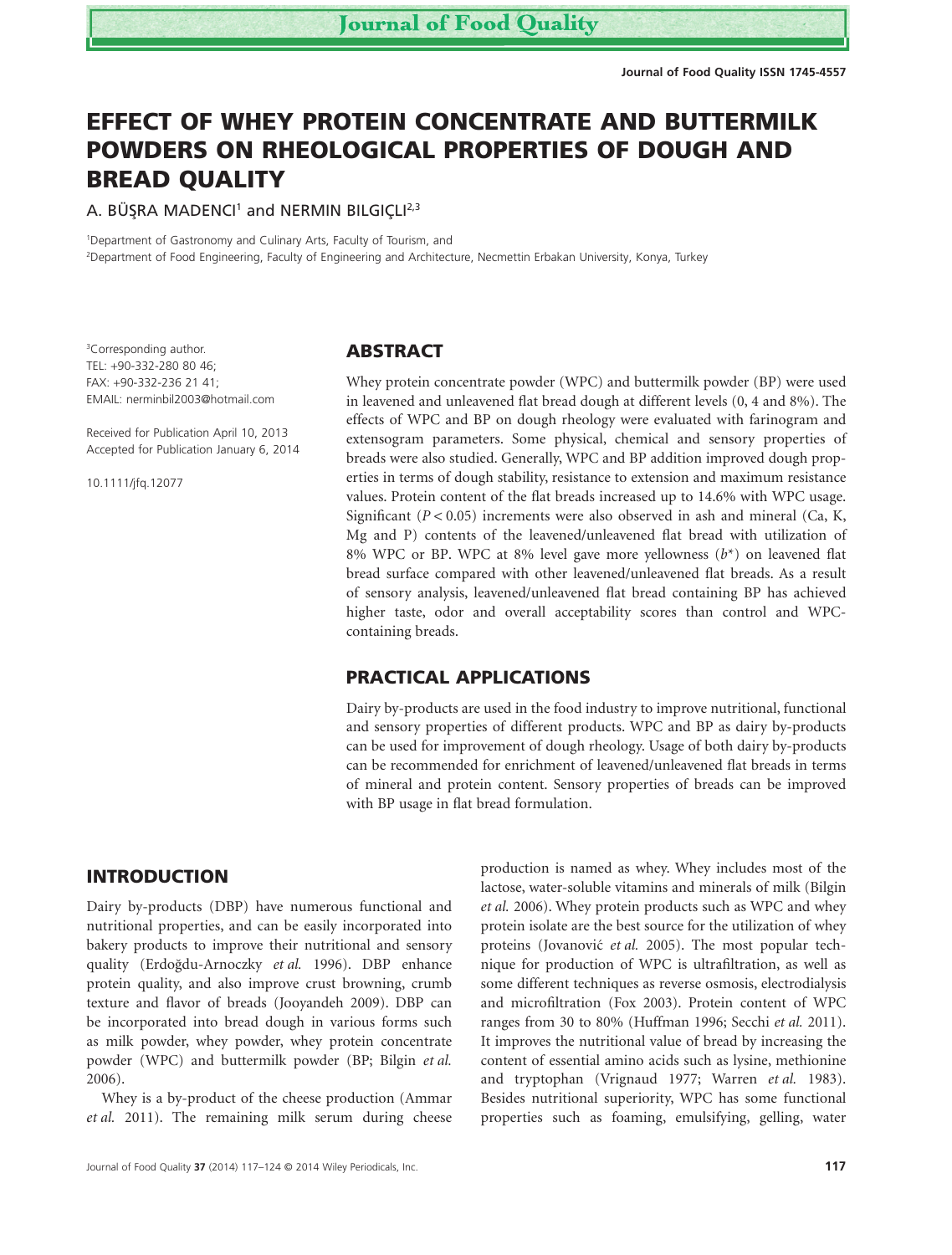binding and viscosity development (Kinsella and Whitehead 1989).

The buttermilk is the portion of milk remaining during the churning of cream in butter production. During the production of buttermilk, the butter and buttermilk constitute the fat phase and aqueous phase of emulsion, respectively (Pyler 1988). Besides all water-soluble components such as milk protein, lactose and minerals (Sodini *et al.* 2006), buttermilk contains some milk fat, which is not separated during production (Pyler 1988). The spray-dried form of buttermilk is known as BP (Wong and Kitts 2003). Buttermilk or BP is used in food formulation due to its emulsifying capacity and positive effect on flavor (Sodini *et al.* 2006).

Cereal-based foods have vital importance in human diet. Bread is a basic cereal food, which is an important source of carbohydrates, and as a consequence takes an important place in the recommended daily calorie intake (Doğan and Kücüköner 1998). Breads are categorized according to their specific volume. The flat breads are divided into two groups, as one (single) layered and two (double) layered. Two-layered flat breads are leavened with yeast; on the other hand, singlelayered flat breads are produced in two ways, as leavened and unleavened (Qarooni 1996). There are so many flat breads all over the world known with different names such as barbari bread, battaw, bazlama, ciabatta, chapati, tortilla, hillalla, kalachi, tandoori, pita, baladi, taboon, lavash, yufka, etc (Qarooni 1996; Salehifar *et al.* 2010).

Widely produced flat breads in Turkey are bazlama, yufka, lavash and pide. Both bazlama and yufka are singlelayered flat breads; on the other hand, bazlama is leavened and yufka is unleavened flat bread (UFB). Bazlama can be defined as circular flat bread with 3 cm thickness and 10–20 cm diameter and with creamy yellow color. Yufka has 1–2 mm thickness and 40–50 cm diameter with cream color surface (Tekeli 1970; Başman and Köksel 1999). Bazlama and yufka can be supplemented with different ingredients such as cereal, pseudo-cereal and legume flours or brans (Basman and Köksel 1999, 2001; Coskuner and Karababa 2005; Levent and Bilgiçli 2012; Yıldız and Bilgiçli 2012). The effect of sorghum flour (Yousif *et al.* 2012), barley fiber-rich fraction (Izydorczyk *et al.* 2008), chickpea, barley, soy bean and fenugreek seeds (Indrani *et al.* 2011) on flat bread dough or flat bread properties has been studied by different researchers. The improving effect of precipitated whey protein on softness, yellowness (*b*\* value) and sensory quality of lavash bread has been reported by Jooyandeh (2009). The adverse effect of WPC (over 5% level) on the quality characteristics of parotta (UFB) has been found by Indrani *et al.* (2007).

In this study, the effects of some DBP on dough rheology and leavened flat bread (LFB) and UFB properties were researched.

# **MATERIAL AND METHODS**

## **Materials**

Wheat flour with 28.3% gluten, 95.4% gluten index, 39 mL Zeleny sedimentation and 338 s falling number values was used for preparation of flat breads. Wheat flour was obtained from Hekimoğlu A.Ş., Konya, Turkey. Compressed bakers' yeast and salt were purchased from local market of Konya, Turkey. WPC and BP were obtained from ENKA Milk Food Prod. San. and Tic. A.S¸. (Konya, Turkey).

## **METHODS**

#### **LFB and UFB Preparation**

LFB (bazlama) and UFB (yufka) samples were prepared according to Akbaş (2000) and Başman and Köksel (2001). WPC and BP were used separately as 0, 4 and 8% levels replaced with wheat flour in both flat breads formulations. Control LFB formulation contains 200 g wheat flour, 5 g compressed yeast, 2 g sugar and 3 g salt, while control UFB is prepared with 200 g wheat flour and 3 g salt. Water content of dough adjusted according to farinogram water absorption value. All the ingredients were mixed in a Hobart mixer (Hobart N50, Canada Instruments, North York, Ontario, Canada) for optimum dough development. For LFB preparation, dough was fermented for 1 h at 30C and divided into two equal pieces. Then dough was rounded and rested for 6 min at room conditions. After that, doughs were sheeted to final thickness (10 mm) by using stainless steel circle (17 cm diameter). Baking was performed at  $280 \pm 5C$  on preheated sac (thin metal plate with a heating system consisting of electrical resistances) for 5 min (1,500 W). For UFB samples, after mixing, doughs were rested at 30C for half an hour and divided into four equal pieces, rounded into ball shape and sheeted by hand rolling to the final possible thickness. Baking was performed on preheated sac at  $280 \pm 5C$  for 1 min.

## **Physical Measurements**

The diameter and thickness of LFB and UFB were determined after baking, and the spread ratio values of samples were calculated by dividing diameter to thickness. Surface color of bread samples was evaluated by measuring the  $L^*$  (light/dark),  $a^*$  (green/red) and  $b^*$  (blue/yellow) values using a Minolta CR-400 (Konica Minolta Sensing, Inc., Osaka, Japan) chromometer with illuminant D65 as reference. Color measurements were made on five different points of bread surface and the mean values were used for evaluation. The total color difference Δ*E* (taking the control LFB/UFB color as reference) was calculated as  $\Delta E = (\Delta L^2 + \Delta a^2 + \Delta b^2)^{1/2}.$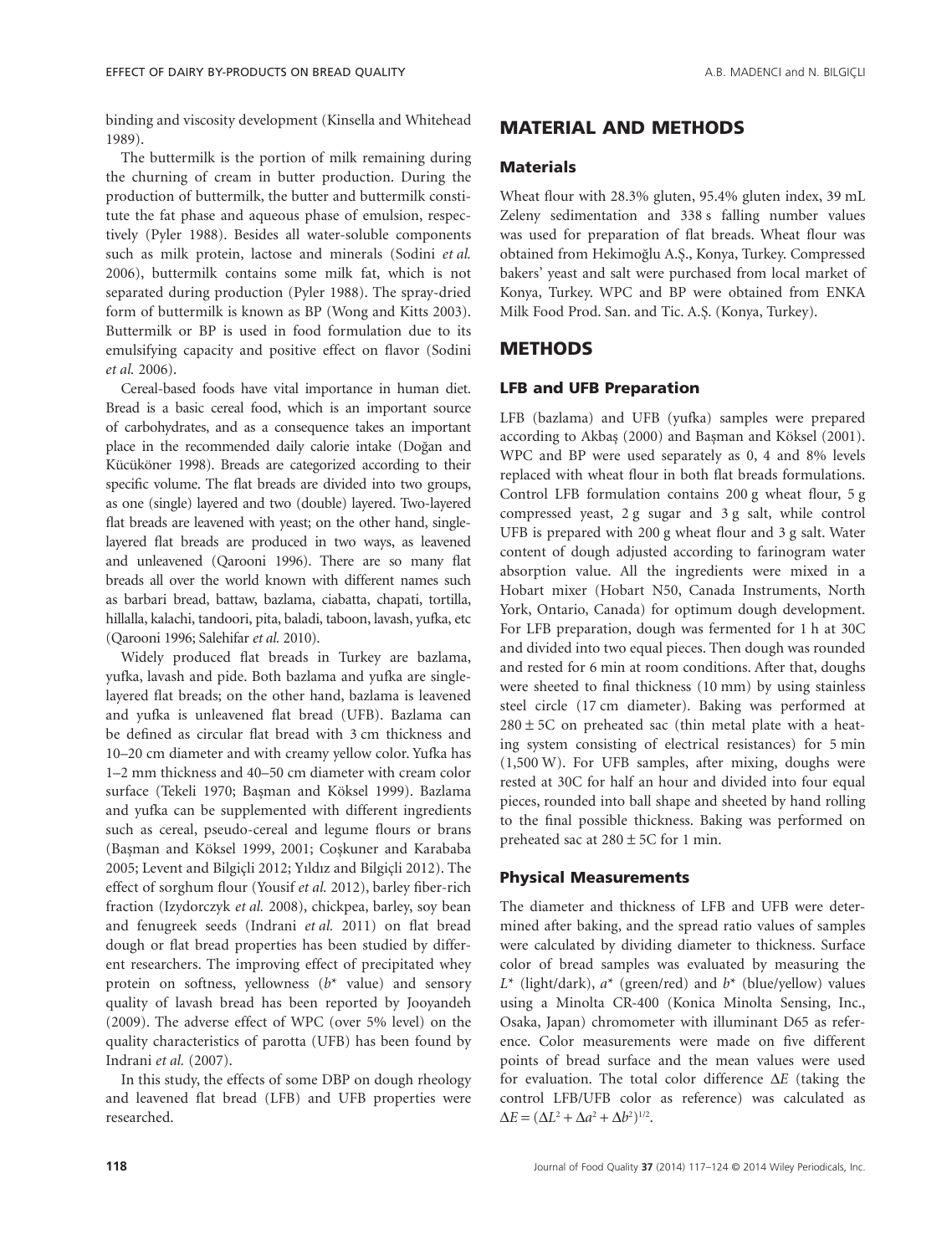## **Rheological Properties**

Flour blends containing 0, 4 and 8% DBP were used for rheological measurements. Dough properties of these flour blends were determined with farinograph and extensograph. Farinograph measurement was carried out with Brabender Farinograph according to the AACC method 54-21 (AACC 1990). Water absorption, dough development time, dough stability, development time and softening degree were determined from the resulting farinogram. Extensograph tests were determined according to AACC method 54-10 (AACC 1990). Dough energy, resistance to extension, extensibility and maximum resistance were determined by a Brabender Extensograph.

### **Chemical Analyses**

The samples were analyzed for their moisture (AACC 44-19), ash (AACC 08-01) and crude protein (AACC 46-12) using standard methods. Gluten and gluten index (AACC 38-12), Zeleny sedimentation (AACC 56-60) and falling number (AACC 56-81B) values of wheat flour were determined according to AACC (1990). The mineral (Ca, K, Mg, P and Zn) contents of the samples were determined by an inductively coupled plasma atomic emission spectrometer (ICP-AES; Vista series, Varian International AG, Zug, Switzerland) as given by Bubert and Hagenah (1987). Dry samples were digested using a closed vessel microwave digestion oven (MARS-5; CEM, Mathews, NC, USA) with concentrated acid, and the concentrations were determined by ICP-AES.

### **Sensory Analysis**

Sensory properties of LFB and UFB were evaluated by 13 panelists. The samples were coded with letters and the order of sample presentation was completely randomized for serving to the panelists. All bread samples were served at the same time on the same day. The sensory quality characteristics of LFB (appearance, shape and symmetry, pore structure, chewiness, taste and odor, and overall acceptability) and UFB samples (appearance, elasticity, chewiness, taste and odor, and overall acceptability) were evaluated on a 1–5 scale, where 1 represented "dislike extremely" and 5 represented "like extremely".

## **Statistical Analysis**

Statistical analysis was performed using statistical software (SPSS 15.0 for Windows, SPSS Inc., Chicago, IL). Means were compared using Tukey's HSD test at 5% confidence interval.

# **RESULTS AND DISCUSSION**

### **Raw Material Properties**

Some chemical properties and color values of the wheat flour and DBP samples are given in Table 1. WPC and BP had higher ash content than wheat flour due to its rich mineral content. Indrani *et al.* (2007) reported that ash content of wheat flour and WPC is 0.45 and 6.0%, respectively. As expected, protein amount of WPC and BP was found higher than that of wheat flour. Except Zn, mineral content of WPC and BP was found significantly  $(P < 0.05)$ higher compared with wheat flour. Similar mineral content for wheat flour, WPC and BP has been reported by Aktaş (2012). Color measurement showed that WPC has the lowest yellowness among the raw material.

#### **Rheological Properties of Bread Dough**

Farinogram and extensogram values of bread dough are shown in Tables 2 and 3. DBP decreased water absorption (from 61.3 to 53.3%) of dough; on the other hand, it improved the dough rheological properties in terms of increasing dough stability and development time. The highest dough stability values were obtained with 8% addition levels of DBP. Also 8% level of BP had the most prolonged effect on development time of dough. Softening degree of dough changed between 1.0 and 44 BU, and all DBP decreased softening degree of dough. These results could be attributed to the physicochemical properties of WPC and BP, which contain different protein source, milk fat and lactose (Bilgin *et al.* 2006). Indrani *et al.* (2007) studied the influence of WPC on the rheological characteristics of UFB (parotta) and they observed that dough stability increased with addition level of WPC from 0 to 15%.

Extensogram parameters were evaluated at three different resting times (45, 90 and 135 min). Compared with control dough, WPC addition increased dough energy in all resting times. A significant increase (*P* < 0.05) in dough energy was also obtained with 8% addition level of BP in 90 min resting time. Bilgin *et al.* (2006) reported an increase in dough energy due to the dough strengthening effect of the milk solids from WPC and BP. Resistance to extension of dough was positively affected by DBP usage and increased from 415 BU (control) up to 1,098 BU with 8% WPC (in 135 min resting time). Eight percent level of DBP had more improving effect on resistance to extension and maximum resistance than 4% addition levels of DBP. Generally, dough extensibility decreased with DBP addition in all resting times, and the lowest value (96 mm) obtained with 8% BP usage in dough formulation. Zadow (1981) reported that decrease in the extensibility values is the reason of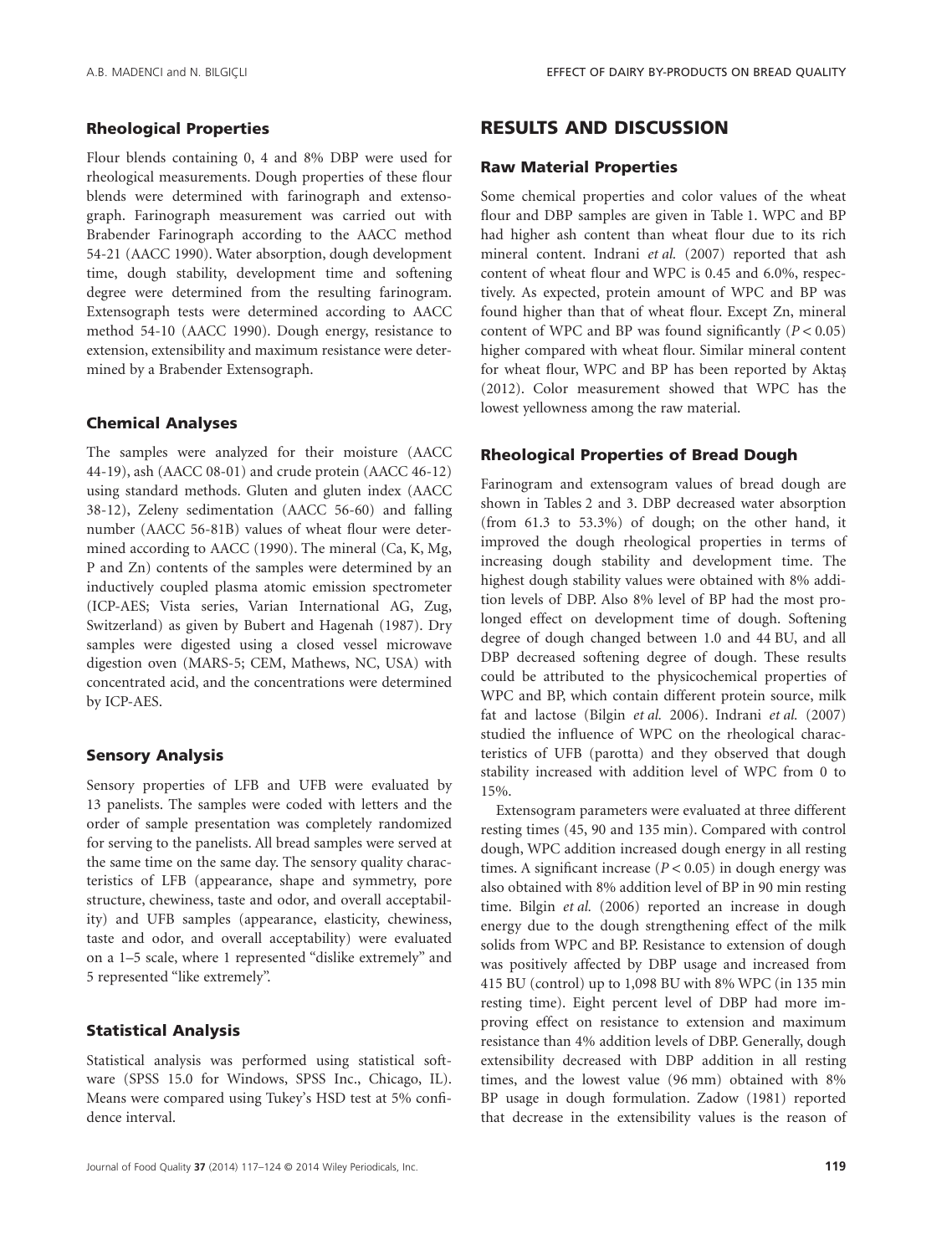|          | Ash $+$ $(%)$                |                                                                                                                    | Protein# (%) Ca (mg/100 g)    | $K$ (mg/100 g)                                 |                             |                             | *1 (0 001/021 OD (1 0 001/021 OD 1/021 OD 1/021 OD 1/021 OD 1/021 OD 1/021 OD 1/021 OD 1/021 OD 1/02 |                               |                               |                              |
|----------|------------------------------|--------------------------------------------------------------------------------------------------------------------|-------------------------------|------------------------------------------------|-----------------------------|-----------------------------|------------------------------------------------------------------------------------------------------|-------------------------------|-------------------------------|------------------------------|
| $-10$ ur | $0.52 \pm 0.06^b$            | $11.8 \pm 0.28$                                                                                                    | $20.0 \pm 0.57$ <sup>c</sup>  | $158 \pm 1.41^c$                               | $43 \pm 0.71$ <sup>c</sup>  | $160 \pm 1.13$              | $0.65 \pm 0.04$ <sup>a</sup>                                                                         | $94.51 \pm 0.58^b$            | $-0.77 \pm 0.11$ <sup>a</sup> | $9.59 \pm 0.1^b$             |
| NPC      | $5.93 \pm 0.38$ <sup>a</sup> | $32.7 \pm 0.85$ <sup>a</sup>                                                                                       | $450.0 \pm 0.85^b$            | $1,027 \pm 2.83^b$                             | $92 \pm 0.99^b$             | $520 \pm 1.56^b$            | $0.33 \pm 0.01$ <sup>c</sup>                                                                         | $98.12 \pm 0.68$ <sup>a</sup> | $-1.0 \pm 0.13$ <sup>a</sup>  | $8.36 \pm 0.1^{\circ}$       |
|          | $6.81 \pm 0.42$ <sup>a</sup> | $26.0 \pm 0.57^b$                                                                                                  | $540.0 \pm 1.13$ <sup>a</sup> | $350 \pm 4.24$ <sup>a</sup>                    | $127 \pm 1.13$ <sup>a</sup> | $670 \pm 1.70$ <sup>a</sup> | $0.51 \pm 0.03^b$                                                                                    | $96.03 \pm 0.66^{ab}$         | $-5.45 \pm 0.3$ <sup>b</sup>  | $19.65 \pm 0.2$ <sup>a</sup> |
|          |                              | Means ± standard error with same letter within column<br>t Ash, protein and mineral contents are dry weight basis. |                               | are not significantly different $(P < 0.05)$ . |                             |                             |                                                                                                      |                               |                               |                              |
|          |                              |                                                                                                                    |                               |                                                |                             |                             |                                                                                                      |                               |                               |                              |

‡ N × 6.25 for WPC and BP; N × 5.70 for wheat flour. BP, buttermilk powder; WPC, whey protein concentrate powder.

 $\pm$  N  $\times$  6.25 for WPC and BP; N  $\times$  5.70 for wheat flour.

protein concentrate powder

whey p

3P, buttermilk powder; WPC.

SOME CHEMICAL PROPERTIES AND COLOR VALUES OF WHEAT FLOUR, WPC AND BP\*

TABLE 1. SOME CHEMICAL PROPERTIES AND COLOR VALUES OF WHEAT FLOUR, WPC AND BP

**TABLE 1.**

interference of DBP sulfhydryl groups in the normal sulfhydryl/disulfide interchange reactions occurring during wheat flour dough development.

## **Physical Properties and Color Values of Flat Bread**

Some physical properties and color values of flat breads are given in Table 4. UFB had lower thickness and weight but higher diameter and spread ratio than LFB due to its characteristic production techniques. Usage of BP at 8% level decreased the thickness of the LFB, and increased diameter and spread ratio of the UFB compared with control. Various studies in the literature showed that DBP decreased specific volume of breads (Gelinas *et al.* 1995; Kenny *et al.* 2000). Decrease in the specific volume of bread could be attributed to sulfhydryl groups of protein concentrate (Tadow *et al.* 1983). Madenci *et al.* (2012) reported a decrement in thickness of lavash and an increment in diameter/spread of lavash with usage of WPC and BP in formulation. Decrement in thickness of biscuit (Gallagher *et al.* 2005) and crackers (Sanchez *et al.* 1989) was also reported by WPC addition. Weight of the bread varied between 142.2 and 149.1 g in LFB and 57.47 and 60.78 g in UFB. DBP decreased the weight of bread significantly (*P* < 0.05) in all addition levels. Lightness (*L*\*) value of bread decreased with 8% WPC addition both in LFB and UFB. Generally, LFB had lower lightness and higher yellowness (*b*\*) than UFB due to longer baking time of LFB. BP at 8% level increased the lightness of LFB surface, while it adversely affected UFB surface lightness. Various studies expressed that surface lightness/darkness is related to Maillard reactions between proteins and reducing sugars (Gallagher *et al.* 2005; Bilgin *et al.* 2006; Jooyandeh 2009). The highest redness (*a*\*) values was obtained with WPC (4–8%) in LFB, and with BP (8%) in UFB. The total color difference (Δ*E*) is also given in Table 4. In LFB samples, 8% WPC addition gave the highest Δ*E* value. In UFB samples, 4% addition level of DBP gave lower Δ*E* value compared with 8% addition level.

## **Chemical Properties of Flat Breads**

Some chemical properties and mineral content of the flat breads are given in Table 5. Eight percent addition levels of DBP decreased the moisture content of LFB. A significant increase was observed in ash and protein content of LFB/ UFB with DBP usage, except 4% addition level of WPC for UFB. Rich ash and protein content of DBP (Table 1) affected the chemical composition of final product. It has been reported that increasing amount of DBP in bread (Kadharmestan *et al.* 1998), pasta (Murthy 1976), muffin and biscuit (Jisha and Padmaja 2011) formulation also increased the protein contents of final products.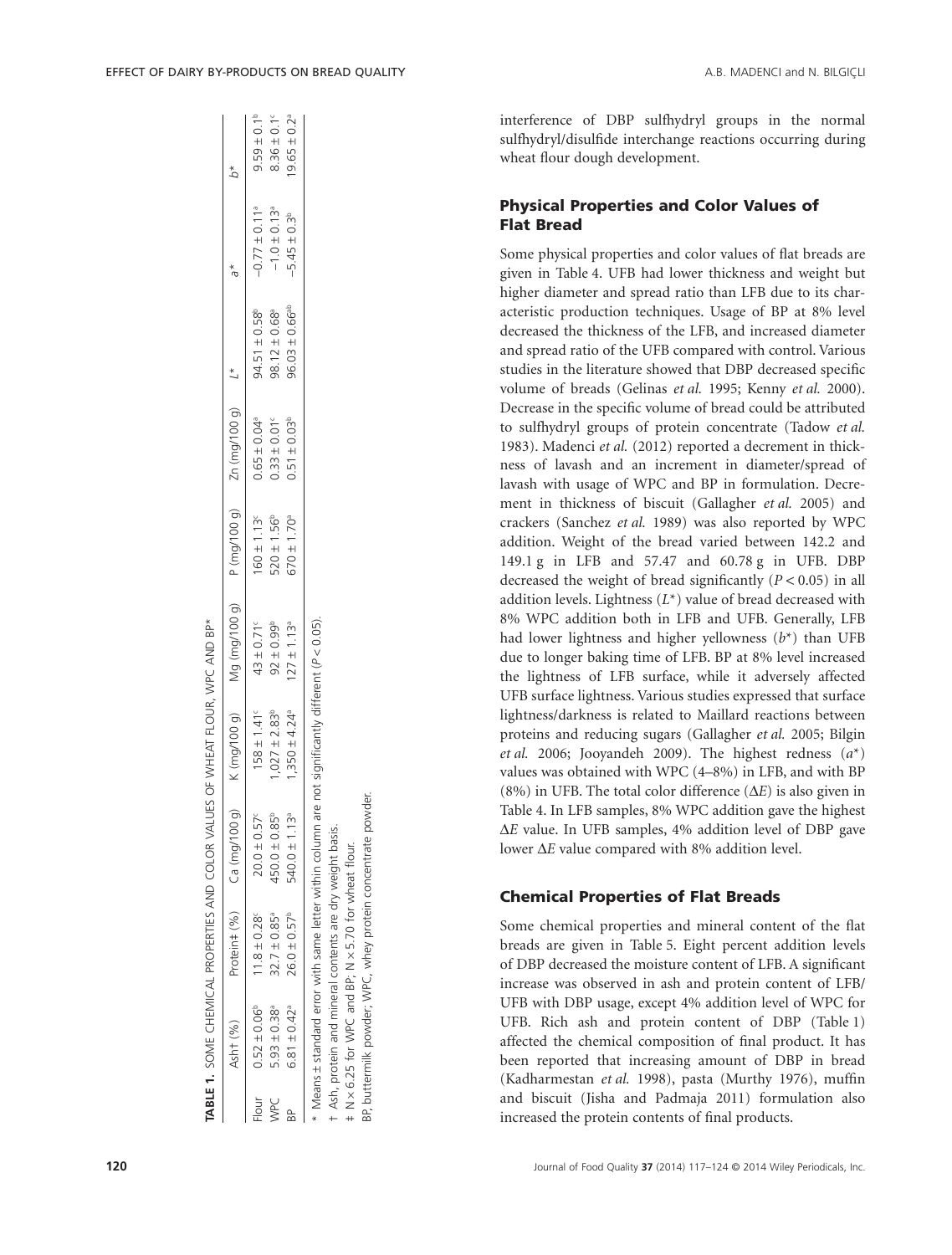|         | Water absorption<br>$(\% )$  | Dough stability<br>(min)     | Development<br>time (min)    | Softening<br>degree (BU) |
|---------|------------------------------|------------------------------|------------------------------|--------------------------|
| Control | $61.3 \pm 0.14$ <sup>a</sup> | $8.7 \pm 0.14$ <sup>d</sup>  | $2.0 \pm 0.14$ <sup>d</sup>  | $44 \pm 1.41^{\circ}$    |
| %4 WPC  | 56.1 $\pm$ 0.14 <sup>d</sup> | $14.1 \pm 0.28^{\circ}$      | $7.8 \pm 0.28$ c             | $9 + 0.42^{\circ}$       |
| %8 WPC  | $53.3 + 0.28$ <sup>e</sup>   | $17.1 + 0.28$ <sup>a</sup>   | $8.3 \pm 0.000^{bc}$         | $6 + 0.42^{\circ}$       |
| %4 BP   | 59.1 $\pm$ 0.28 <sup>b</sup> | $12.9 + 0.14$ <sup>c</sup>   | $8.9 \pm 0.14^b$             | $16 + 0.99^b$            |
| %8 BP   | 58.2 ± 0.14 $c$              | $16.3 \pm 0.28$ <sup>a</sup> | $10.2 \pm 0.28$ <sup>a</sup> | $1.0 \pm 0^d$            |

**TABLE 2.** FARINOGRAM PROPERTIES OF FLOUR BLENDS\*

\* Means ± standard error with same letter within column are not significantly different (*P* < 0.05).

BP, buttermilk powder; BU, Brabender unit; WPC, whey protein concentrate powder.

Generally Ca, K, Mg and P content of the breads increased with DBP addition, and the richest mineral composition was obtained in LFB containing 8% BP. Especially enrichment ratio in Ca and K content of the flat breads with DBP utilization were found to be very remarkable. Bilgin *et al.* (2006) reported that mineral contents of bread samples were increased by addition of different levels of WPC and BP. They also emphasized that, particularly, Ca and K levels of bread samples were higher compared with the control samples. Madenci *et al.* (2012) found that mineral contents of lavash bread increased with addition of the WPC and BP.

**TABLE 3.** EXTENSOGRAM PROPERTIES OF FLOUR BLENDS\*

| Resting<br>time (min) | Flour<br>blends | Energy $(cm2)$               | Resistance to<br>extension (BU) | Extensibility<br>(mm)        | Maximum<br>resistance (BU)    |
|-----------------------|-----------------|------------------------------|---------------------------------|------------------------------|-------------------------------|
|                       | Control         | $116 \pm 2.83$ <sup>cd</sup> | $415 \pm 5.66^{\circ}$          | $150 \pm 2.83$ <sup>ab</sup> | $588 \pm 4.24$ <sup>d</sup>   |
|                       | %4 WPC          | $127 \pm 2.83^b$             | $486 \pm 4.24^{\circ}$          | $142 \pm 1.41$ <sup>bc</sup> | $701 \pm 2.83$ <sup>c</sup>   |
| 45                    | %8 WPC          | $152 \pm 1.41$ <sup>a</sup>  | $544 \pm 2.83^b$                | $155 \pm 1.41^{\circ}$       | $755 \pm 2.83$ <sup>a</sup>   |
|                       | %4 BP           | $108 \pm 1.41$ <sup>d</sup>  | $469 \pm 2.83$ <sup>d</sup>     | $135 \pm 2.83^c$             | $599 \pm 4.24$ <sup>d</sup>   |
|                       | %8 BP           | $118 \pm 2.83$ <sup>bc</sup> | $608 \pm 2.83$ <sup>a</sup>     | $122 \pm 0.00$ <sup>d</sup>  | $737 \pm 2.83^b$              |
|                       | Control         | $117 \pm 2.83$ <sup>c</sup>  | $568 \pm 5.66^{\circ}$          | $128 \pm 1.41^{\circ}$       | $728 \pm 2.83^e$              |
|                       | %4 WPC          | $154 \pm 4.24$ <sup>a</sup>  | $862 \pm 4.24^{\circ}$          | $118 \pm 2.83^b$             | $1,045 \pm 4.24^c$            |
| 90                    | %8 WPC          | $166 \pm 5.66^{\circ}$       | $932 \pm 4.24^b$                | $122 \pm 1.41^{ab}$          | $1,139 \pm 2.83$ <sup>a</sup> |
|                       | %4 BP           | $122 \pm 1.41$ <sup>c</sup>  | $702 \pm 5.66$ <sup>d</sup>     | $115 \pm 2.83^b$             | $869 \pm 2.83$ <sup>d</sup>   |
|                       | %8 BP           | $137 \pm 2.83^b$             | $986 \pm 4.24$ <sup>a</sup>     | $103 \pm 1.41^c$             | $1,098 \pm 4.24^b$            |
|                       | Control         | $126 \pm 2.83$ <sup>c</sup>  | $630 \pm 4.24$ <sup>d</sup>     | $128 \pm 2.83^{\circ}$       | $790 \pm 2.83^e$              |
|                       | %4 WPC          | $155 \pm 5.66^{\circ}$       | $952 \pm 5.66^b$                | $113 \pm 1.41^b$             | $1,125 \pm 2.83^b$            |
| 135                   | %8 WPC          | $181 \pm 4.24^a$             | $1,098 \pm 4.24$ <sup>a</sup>   | $116 \pm 1.41^b$             | $1,317 \pm 4.24$ <sup>a</sup> |
|                       | %4 BP           | $134 \pm 2.83^{\circ}$       | $776 \pm 5.66^{\circ}$          | $118 \pm 2.83^b$             | $930 \pm 2.83$ <sup>d</sup>   |
|                       | %8 BP           | $136 \pm 2.83^c$             | $965 \pm 2.83^b$                | $96 \pm 2.83^c$              | $1,072 \pm 4.24^c$            |

\* Means ± standard error with same letter within column are not significantly different (*P* < 0.05).

Means that are obtained in different resting time (45, 90 and 135 min) were compared separately according to resting time.

BP, buttermilk powder; WPC, whey protein concentrate powder.

**TABLE 4.** SOME PHYSICAL PROPERTIES AND COLOR VALUES OF FLAT BREADS\*

| Flat breads         | Thickness (cm)                | Diameter (cm)                | Spread ratio                   | Weight (g)                     | $L^*$                         | $a^*$                         | $h^*$                          | ΔE                           |
|---------------------|-------------------------------|------------------------------|--------------------------------|--------------------------------|-------------------------------|-------------------------------|--------------------------------|------------------------------|
| LFB (control)       | $1.51 \pm 0.03^{\circ}$       | $16.4 \pm 0.28$ c            | $10.86 \pm 0.14$ <sup>f</sup>  | $149.1 \pm 0.14$ <sup>a</sup>  | $75.76 \pm 0.14$ <sup>d</sup> | $-0.71 \pm 0.11$ <sup>d</sup> | $19.19 \pm 0.17$ <sup>e</sup>  |                              |
| $LFB$ (4% WPC)      | $1.50 \pm 0.01$ <sup>a</sup>  | $15.8 \pm 0.14^c$            | $10.53 \pm 0.13$ <sup>f</sup>  | $144.8 \pm 0.28^{\circ}$       | $72.37 \pm 0.2$ <sup>e</sup>  | $0.97 \pm 0.08$ <sup>a</sup>  | $24 \pm 0.13^b$                | $6.12 \pm 0.43^b$            |
| $LFB$ (8% WPC)      | $1.46 \pm 0.03$ <sup>ab</sup> | $15.7 \pm 0.14^{\circ}$      | $10\,75 + 0\,18^{\mathrm{f}}$  | $142.2 + 0.42^{\circ}$         | $70.82 + 0.14$ <sup>f</sup>   | $0.74 \pm 0.13$ <sup>a</sup>  | $25.46 \pm 0.1$ <sup>a</sup>   | $8.11 \pm 0.22$ <sup>a</sup> |
| $LFB$ (4% BP)       | $1.44 \pm 0.01^{ab}$          | $16.5 \pm 0.28^{\circ}$      | $11.46 \pm 0.17$ <sup>t</sup>  | $145.1 \pm 0.42^b$             | $77.16 \pm 0.21$ <sup>c</sup> | $-0.61 + 0.07$ <sup>cd</sup>  | $21.05 \pm 0.1$ <sup>d</sup>   | $2.34 \pm 0.15^{\circ}$      |
| LFB (8% BP)         | $1.40 \pm 0.03^b$             | $16.5 \pm 0.14^{\circ}$      | $11\,79 + 0\,14'$              | $145.3 \pm 0.14^{\circ}$       | $77.61 \pm 0.13$ <sup>c</sup> | $-1.69 \pm 0.13$ <sup>e</sup> | $21.96 \pm 0.14$ <sup>c</sup>  | $3.48 + 0.12$ <sup>c</sup>   |
| UFB (control)       | $0.12 \pm 0.01^{\circ}$       | $28.2 \pm 0.28^{\circ}$      | $235.01 + 1.41$ <sup>e</sup>   | $60.78 + 0.25$ <sup>d</sup>    | $8794 + 02a$                  | $-0.32 \pm 0.1$ <sup>bc</sup> | $14.37 + 0.23^h$               |                              |
| <b>UFB (4% WPC)</b> | $0.10 \pm 0.00^{\circ}$       | $27.7 \pm 0.42^b$            | $277.00 \pm 1.41$ <sup>d</sup> | $58.81 \pm 0.13^e$             | $87.82 + 0.06^a$              | $0.04 \pm 0.07^{\rm b}$       | $14.56 \pm 0.13$ <sup>gh</sup> | $0.44 \pm 0.02$ <sup>e</sup> |
| UFB (8% WPC)        | $0.09 \pm 0.01^{\circ}$       | $28.6 \pm 0.14^b$            | $317.78 \pm 1.1$ <sup>c</sup>  | $57.63 + 0.33$ <sup>ef</sup>   | $86.91 \pm 0.16^b$            | $-0.02 \pm 0.07^{\circ}$      | $15.72 + 0.14$ <sup>f</sup>    | $1.73 \pm 0.12^d$            |
| UFB (4% BP)         | $0.09 \pm 0.01$ <sup>c</sup>  | $30.1 \pm 0.42$ <sup>a</sup> | $334.44 + 1.19a$               | 58.53 $\pm$ 0.11 <sup>ef</sup> | $87.96 \pm 0.13$ <sup>a</sup> | $0.02 \pm 0.08^{\circ}$       | $15.11 \pm 0.179$              | $0.82 \pm 0.05^{\circ}$      |
| <b>UFB (8% BP)</b>  | $0.09 \pm 0.03$ <sup>c</sup>  | $29.7 \pm 0.14$ <sup>a</sup> | 330 01 + 1 27 <sup>b</sup>     | 57 47 + 0.59 <sup>f</sup>      | $86.45 \pm 0.31^{\circ}$      | $0.71 \pm 0.1$ <sup>a</sup>   | $14.85 \pm 0.18$ <sup>gh</sup> | $1.88 \pm 0.01$ <sup>d</sup> |
|                     |                               |                              |                                |                                |                               |                               |                                |                              |

\* Means ± standard error with same letter within column are not significantly different (*P* < 0.05).

BP, buttermilk powder; LFB, leavened flat bread; UFB, unleavened flat bread; WPC, whey protein concentrate powder.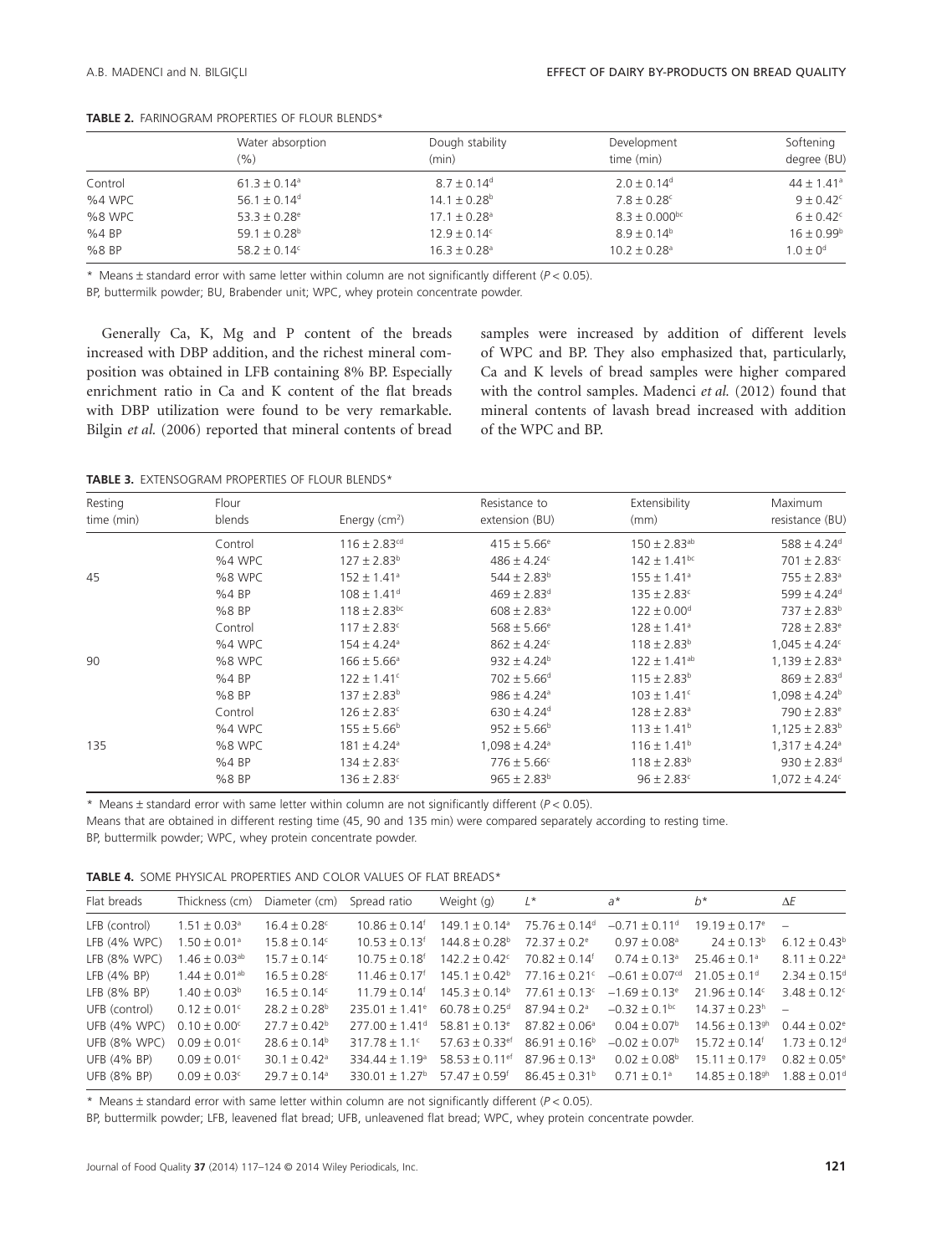**TABLE 5.** SOME CHEMICAL PROPERTIES OF FLAT BREADS\*

|                     | Moisture (%)                  | Asht $(\%)$                   | Protein# (%)                  | Ca (mq/100 q)                 | $K \ (mq/100 q)$            | Mg (mg/100 g)                | $P$ (mg/100 g)                | Zn (mg/100 g)                |
|---------------------|-------------------------------|-------------------------------|-------------------------------|-------------------------------|-----------------------------|------------------------------|-------------------------------|------------------------------|
| LFB (control)       | $35.2 \pm 0.14^a$             | $2.00 \pm 0.07$ <sup>de</sup> | $12.8 + 0.28$ <sup>cd</sup>   | $19.8 \pm 0.42$               | $190.8 + 0.99$ <sup>f</sup> | $32.7 + 0.57$ °              | $165.4 \pm 0.57$ <sup>e</sup> | $0.46 \pm 0.03$ <sup>a</sup> |
| $LFB$ (4% WPC)      | $34.6 \pm 0.28$ <sup>ab</sup> | $2.25 \pm 0.07$ <sup>bc</sup> | $13.7 \pm 0.14$ <sup>ab</sup> | $35.71 \pm 0.69$ <sup>g</sup> | $224 \pm 1.41$ <sup>d</sup> | $34.3 + 0.28$ <sup>bc</sup>  | $176.3 \pm 1.13$ <sup>c</sup> | $0.45 \pm 0.04$ <sup>a</sup> |
| $LFB$ (8% WPC)      | $31.8 \pm 0.14$ <sup>c</sup>  | $2.48 \pm 0.03^{ab}$          | $14.6 \pm 0.28$ <sup>a</sup>  | $54.21 \pm 0.55$ <sup>c</sup> | $257 \pm 1.13^b$            | $35.8 + 0.42$ <sup>ab</sup>  | $187.3 \pm 0.85^{\circ}$      | $0.44 \pm 0.01$ <sup>a</sup> |
| $LFB$ (4% BP)       | $33.7 + 0.28^b$               | $2.33 \pm 0.03$ <sup>bc</sup> | $13.5 \pm 0.14$ <sup>ab</sup> | $40.62 \pm 0.47$ <sup>e</sup> | $240 + 0.85$ °              | $34.8 \pm 0.71^{\circ}$      | $180.3 \pm 1.27$ <sup>c</sup> | $0.45 \pm 0.04$ <sup>a</sup> |
| $LFB (8\% BP)$      | $32.7 \pm 0.14^c$             | $2.68 \pm 0.03$ <sup>a</sup>  | $14.1 \pm 0.28$ <sup>ab</sup> | $60.12 \pm 0.65^{\circ}$      | $289 + 1.98$ <sup>a</sup>   | $36.9 \pm 0.42$ <sup>a</sup> | $193 + 1.13^a$                | $0.44 \pm 0.01$ <sup>a</sup> |
| UFB (control)       | $11.5 \pm 0.28$ <sup>d</sup>  | $1.77 \pm 0.01$ <sup>t</sup>  | $12.2 \pm 0.28$ <sup>d</sup>  | $18.53 \pm 0.75$              | $173 \pm 1.13$ <sup>9</sup> | $28.8 \pm 0.42$ <sup>e</sup> | $152 + 0.85$ <sup>f</sup>     | $0.41 \pm 0.03$ <sup>a</sup> |
| <b>UFB (4% WPC)</b> | $11.3 \pm 0.14$ <sup>de</sup> | $1.92 + 0.04$ <sup>ef</sup>   | $13 \pm 0.14$ <sup>bc</sup>   | $33.13 \pm 0.52$ <sup>h</sup> | $210 \pm 0.85^{\circ}$      | $29.8 \pm 0.57$ <sup>e</sup> | $166 + 1.27$ <sup>de</sup>    | $0.39 + 0.04$ <sup>a</sup>   |
| <b>UFB (8% WPC)</b> | $11 + 0.42^{\text{de}}$       | $2.11 \pm 0.06^{cd}$          | $13.9 + 0.42^{ab}$            | $50.70 \pm 0.71$ <sup>d</sup> | $244 \pm 1.27^{\circ}$      | $30.5 + 0.28$ <sup>de</sup>  | $179 + 0.99^{\circ}$          | $0.38 \pm 0.03$ <sup>a</sup> |
| UFB (4% BP)         | $11.5 \pm 0.14^{\circ}$       | $2.01 \pm 0.11^{\text{de}}$   | $13 + 0.28$ <sup>bc</sup>     | $38.13 + 0.38$ <sup>f</sup>   | $221 + 0.99$ <sup>d</sup>   | $30.6 + 0.57$ <sup>de</sup>  | $170 \pm 0.85$ <sup>d</sup>   | $0.43 \pm 0.01$ <sup>a</sup> |
| UFB (8% BP)         | $10.5 \pm 0.28$ <sup>e</sup>  | $2.25 \pm 0.07$ <sup>bc</sup> | $13.7 \pm 0.42$ <sup>ab</sup> | $5751 + 058$                  | $261 \pm 0.85^{\circ}$      | 32 3 + 0 71 <sup>cd</sup>    | $188 + 0.99^{\circ}$          | $0.41 \pm 0.01$ <sup>a</sup> |

\* Means ± standard error with same letter within column are not significantly different (*P* < 0.05).

† Ash, protein and mineral contents are dry weight basis.

 $\frac{1}{2}$  *n* × 6.25 for WPC and BP; *n* × 5.70 for wheat flour.

BP, buttermilk powder; LFB, leavened flat bread; UFB, unleavened flat bread; WPC, whey protein concentrate powder.

#### **Sensory Properties of Flat Bread**

Sensory properties of flat breads are shown in Figs. 1 and 2. BP decreased the appearance and shape symmetry score of the LFB, while it positively affected pore structure, chewiness, taste and odor of the breads. DBP, especially BP, improved the overall acceptability scores of the LFB (Fig. 1). Compared with control, UFB, 4% WPC and 4–8% BP were liked by the panelists in terms of appearance and taste and odor. WPC in all addition levels negatively affected elasticity of the UFB. Also, 8% addition level of WPC decreased the chewiness of the bread. Especially, BP had an improving effect on overall acceptability (Fig. 2). Jooyandeh (2009) studied effects of whey protein on the physical and sensory properties of Iranian lavash flat bread and it was observed that whey protein increased acceptability and taste of breads. Bilgin *et al.* (2006) reported that supplementation

of breads with WPC and BP increased the overall acceptability score.

## **CONCLUSION**

In this study, the effect of WPC and BP on bread dough and LFB and UFB properties were studied. WPC and BP influenced positively the dough rheological properties. Especially, 8% BP improved dough rheology more remarkably among DBP. Besides ash and protein enrichment, a significant increase was also observed in Ca, K, P and Mg content of the bread with DBP usage. Generally, flat breads containing DBP gave similar or higher overall acceptability score compared with control bread. Both DBP can be used successfully in LFB and UFB for protein and mineral enrichment and also sensory improvement.



**122 122 122 122 122 122 122 122 122 122 122 122 122 122 122 122 122 122 122 122 122 122 122 122 122 122 122 122 122 122 122 122 122 122 122 122 122**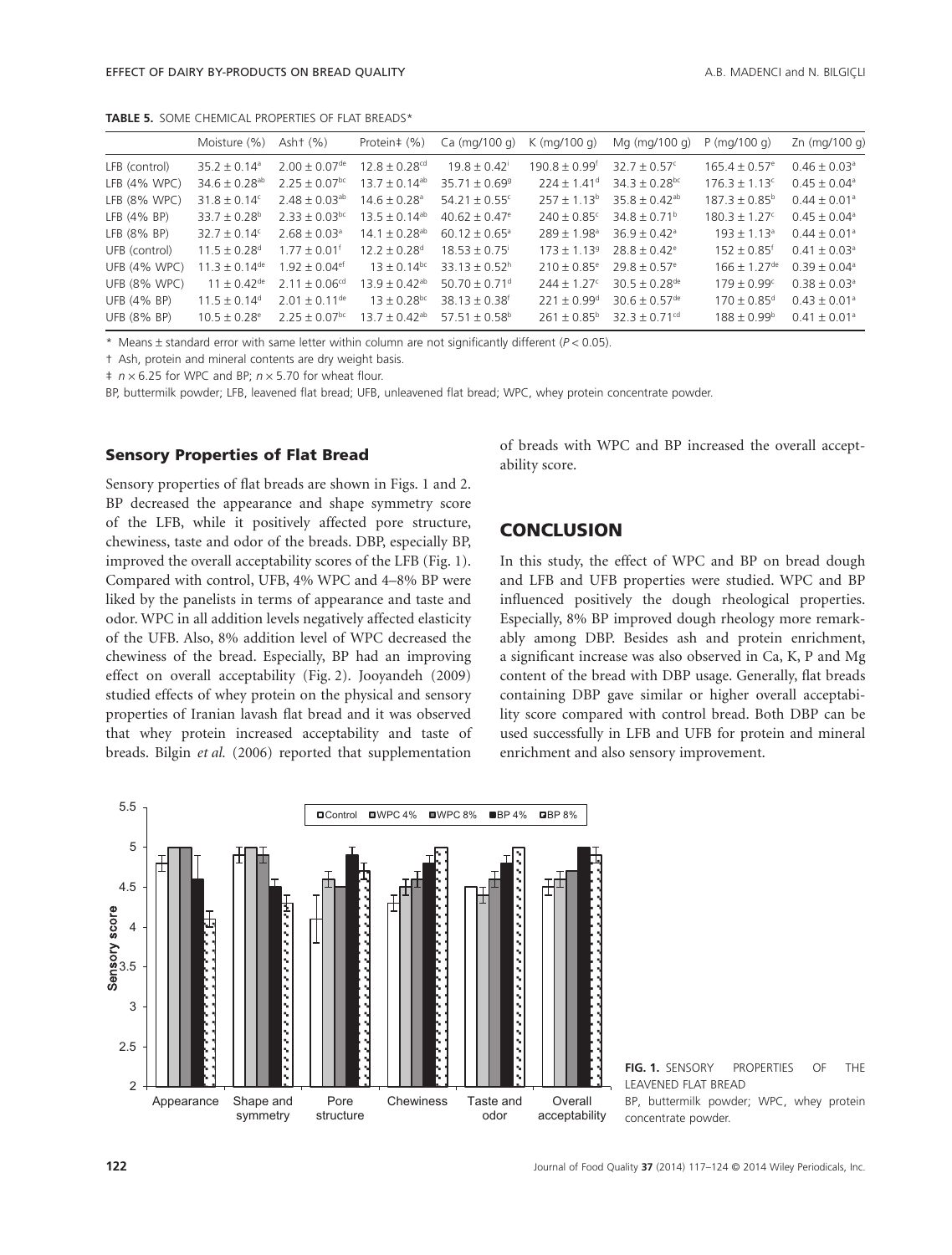

UNLEAVENED FLAT BREAD BP, buttermilk powder; WPC, whey protein concentrate powder.

#### **REFERENCES**

- AACC. 1990. *Approved Methods of the American Association of Cereal Chemists*, 8th Ed., AACC, St. Paul, MN.
- AKBAS¸, B.E. 2000. *Effects of bread making methods on some properties and phytic acid contents of corn bread*. Msc Thesis, Ankara University, Institute of Science and Technology, Ankara, Turkey. https://tez.yok.gov.tr/UlusalTezMerkezi/ SearchTez (accessed February 10, 2013).
- AKTAS¸, K. 2012. *A research on the improving nutritional properties of noodle with the addition of dairy by-products and Β glucan*. Msc Thesis, Selcuk University, Institute of Science and Technology, Konya, Turkey. https://tez.yok.gov.tr/ UlusalTezMerkezi/SearchTez (accessed February 10, 2013).
- AMMAR, A.S., SALEM, S.A. and BADR, F.H. 2011. Rheological properties of wheat flour dough as affected by addition of whey and soy proteins. Pak. J. Nutr. *10*, 302–306.
- BAŞMAN, A. and KÖKSEL, H. 1999. Properties and composition of Turkish flat bread (bazlama) supplemented with barley flour and wheat bran. Cereal Chem. *76*, 506–511.
- BAŞMAN, A. and KÖKSEL, H. 2001. Effects of barley flour and wheat bran supplementation on the properties and composition of Turkish flat bread (yufka). Eur. Food Res. Technol. *212*, 198–202.
- BILGIN, B., DAĞLIOĞLU, O. and KONYALI, M. 2006. Functionality of bread made with pasteurized whey and/or buttermilk. Ital. J. Food Sci. *3*, 18, 277–286.
- BUBERT, H. and HAGENAH, W.D. 1987. Detection and measurement. In *Inductively Coupled Plasma Emission Spectroscopy*, (P.W.J.M. Boumans, ed.) pp. 536–567, Wiley-Interscience Pub., New York, NY.
- COŞKUNER, Y. and KARABABA, E. 2005. Studies on the quality of Turkish flat breads based on blends of triticale and wheat flour. Int. J. Food Sci. Technol. *40*, 469–479.

DOĞAN, S.S. and KÜCÜKÖNER, E. 1998. Utilization of dairy ingredients in bakery products. Gıda *23*, 43–47.

- ERDOĞDU-ARNOCZKY, N., CZUCHAJOWKA, Z. and POMERANZ, Y. 1996. Functionality of whey and casein in fermentation and in breadbaking by fixed and optimized procedure. Cereal Chem. *73*, 309–316.
- FOX, P.F. 2003. The major constituents of milk. In *Dairy Processing, Improving Quality*, (G. Smith, ed.) pp. 5–38, CRC Press, Boca Raton, FL.
- GALLAGHER, E., KENNY, S. and ARENDT, E.K. 2005. Impact of dairy protein powders on biscuits quality. Eur. Food Res. Technol. *221*, 237–243.
- GELINAS, P., AUDET, J., LACHANCE, O. and VACHAN, M. 1995. Fermented dairy ingredients for bread. Effects on dough rheology and bread characteristics. Cereal Chem. *72*, 151–154.
- HUFFMAN, L.M. 1996. Processing whey proteins for uses as a food ingredient. Food Technol. *50*, 49–52.
- INDRANI, D., PRABHASANKAR, P., RAJIV, J. and VENKATESWARA RAO, G. 2007. Influence of whey protein concentrate on the rheological characteristics of dough, microstructure and quality on unleavened flat bread (parotta). Food Res. Int. *40*, 1254–1260.
- INDRANI, D., SWETHA, P., SOUMYA, C., RAJIV, J. and VENKATESWARA, R.G. 2011. Effect of multigrains on rheological, microstructural and quality characteristics of north Indian parotta – an Indian flat bread. LWT Food Sci. Technol. *44*, 719–724.
- IZYDORCZYK, M.S., CHORNICK, T.L., PAULLEY, F.G., EDWARDS, N.M. and DEXTER, J.E. 2008. Physicochemical properties of hull-less barley fibre-rich fractions varying in particle size and their potential as functional ingredients in two-layer flat bread. Food Chem. *108*, 561–570.
- JISHA, S. and PADMAJA, G. 2011. Whey protein concentrate fortified baked goods from cassava-based composite flours: Nutritional and functional properties. Food Bioprocess Technol. *4*, 92–101.